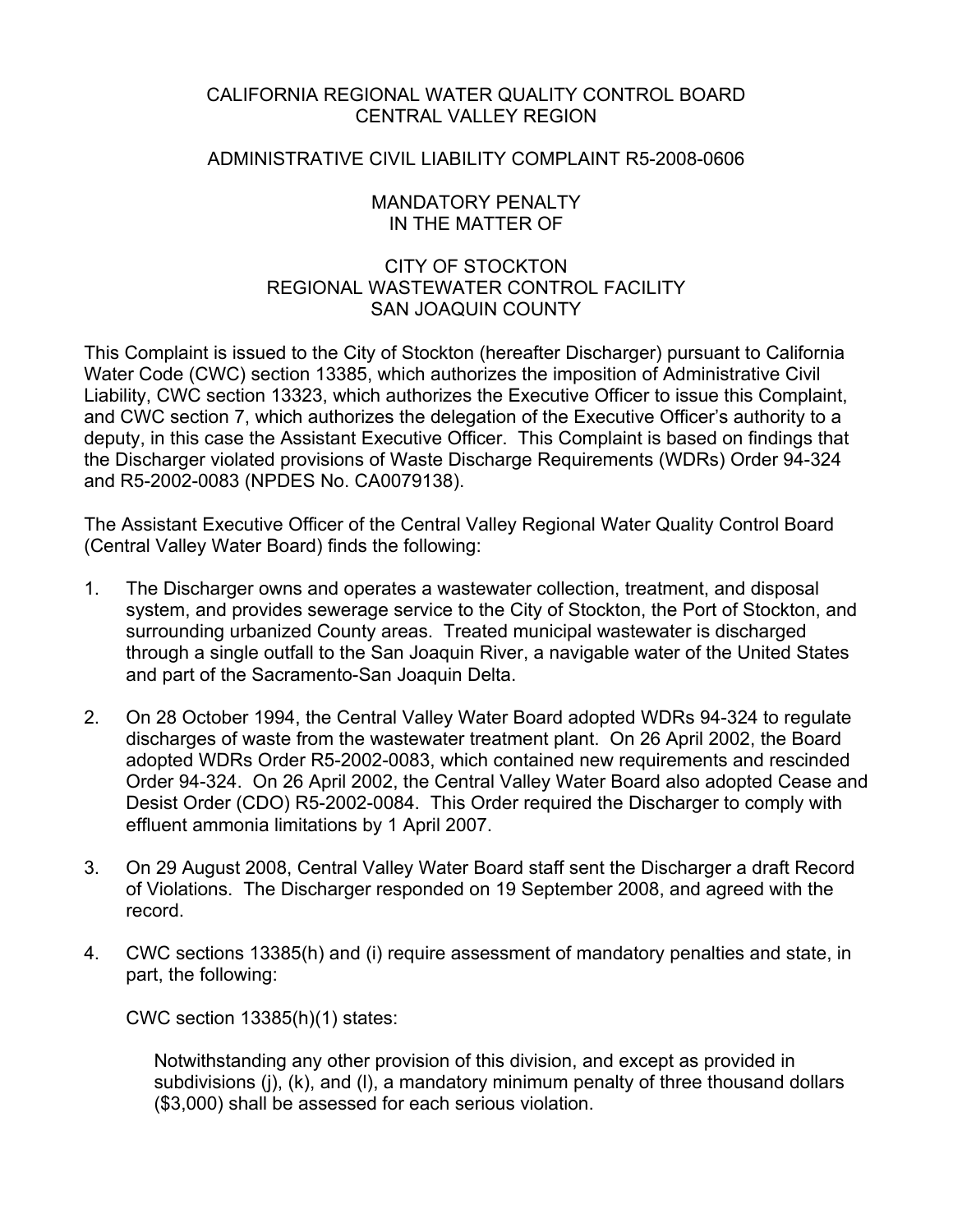CWC section 13385 (h)(2) states:

For the purposes of this section, a "serious violation" means any waste discharge that violates the effluent limitations contained in the applicable waste discharge requirements for a Group II pollutant, as specified in Appendix A to Section 123.45 of Title 40 of the Code of Federal Regulations, by 20 percent or more or for a Group I pollutant, as specified in Appendix A to Section 123.45 of Title 40 of the Code of Federal Regulations, by 40 percent or more.

CWC section 13385(i)(1) states:

Notwithstanding any other provision of this division, and except as provided in subdivisions (j), (k), and (l), a mandatory minimum penalty of three thousand dollars (\$3,000) shall be assessed for each violation whenever the person does any of the following four or more times in any period of six consecutive months, except that the requirement to assess the mandatory minimum penalty shall not be applicable to the first three violations:

- A) Violates a waste discharge requirement effluent limitation.
- B) Fails to file a report pursuant to Section 13260.
- C) Files an incomplete report pursuant to Section 13260.
- D) Violates a toxicity effluent limitation contained in the applicable waste discharge requirements where the waste discharge requirements do not contain pollutantspecific effluent limitations for toxic pollutants.
- 5. CWC section 13323 states, in part:

Any executive officer of a regional board may issue a complaint to any person on whom administrative civil liability may be imposed pursuant to this article. The complaint shall allege the act or failure to act that constitutes a violation of law, the provision authorizing civil liability to be imposed pursuant to this article, and the proposed civil liability.

6. WDRs Order 94-324 Effluent Limitations No. B.1., states, in part:

Effluent shall not exceed the following limits:

|                                 |            | Weekly      |        |         |         |
|---------------------------------|------------|-------------|--------|---------|---------|
|                                 |            | Monthly     | Averag | Daily   | Dailv   |
| Constituents                    | Units      | Average     | e      | Average | Maximum |
| <b>Total Coliform Organisms</b> | MPN/100 mL | 23 (median) | --     | $- -$   | 500     |

7. WDRs Order R5-2002-0083 Effluent Limitations No. B.1. states, in part:

Effluent shall not exceed the following limitations: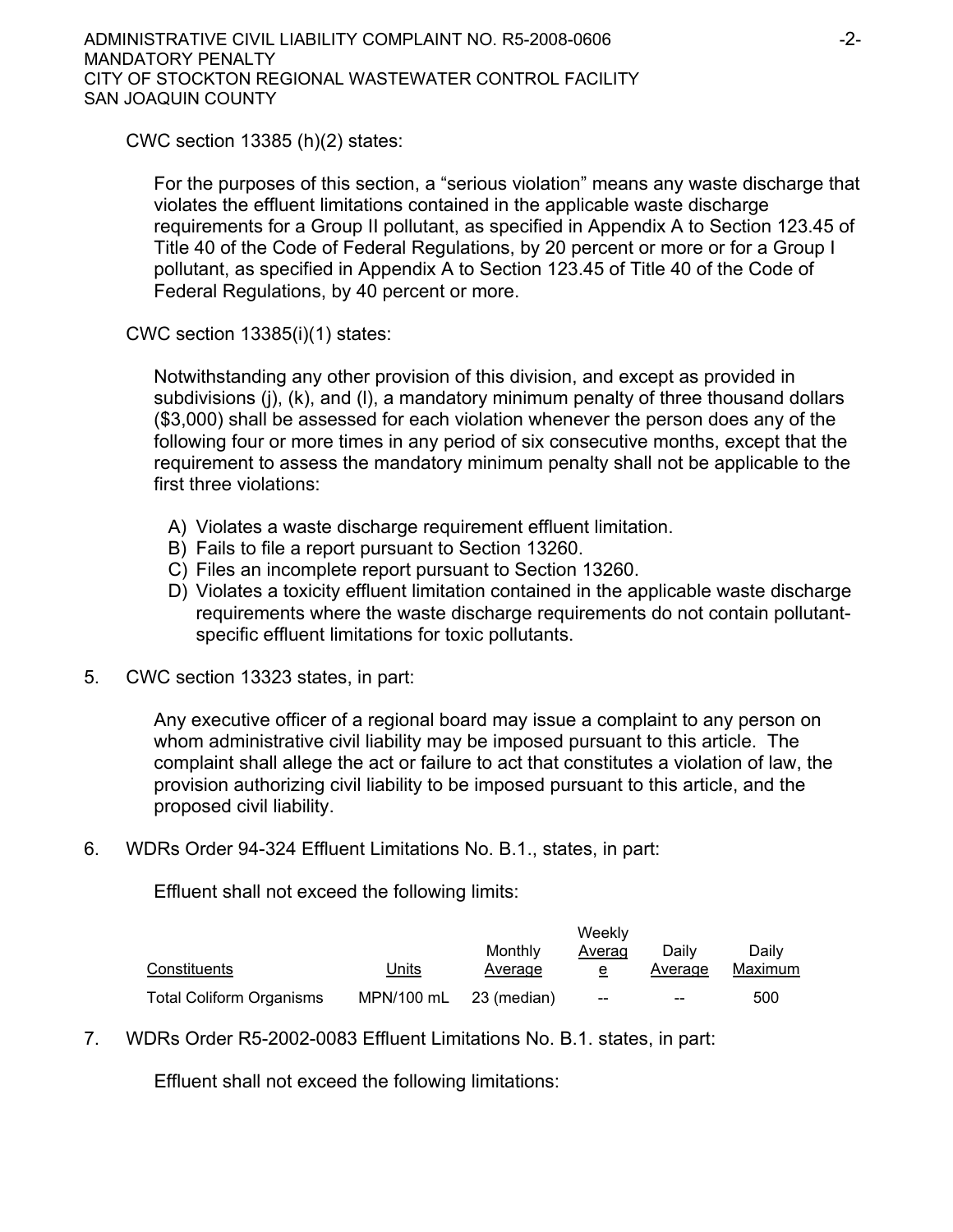### ADMINISTRATIVE CIVIL LIABILITY COMPLAINT NO. R5-2008-0606 -3- MANDATORY PENALTY CITY OF STOCKTON REGIONAL WASTEWATER CONTROL FACILITY SAN JOAQUIN COUNTY

| Constituents        |                       | Yearly<br>Total | Monthly<br>Average | Weekly<br>Average | Daily<br>Maximum |
|---------------------|-----------------------|-----------------|--------------------|-------------------|------------------|
| Dibromochloromethan |                       |                 |                    |                   |                  |
| e                   | $(\mu g/L)$           | $-$             | --                 | --                | 23               |
|                     | (lbs/day <sup>3</sup> |                 |                    |                   |                  |
|                     |                       |                 |                    |                   | 10.6             |

3 Based upon a permitted flow of 55 mgd

# 8. WDRs Order R5-2002-0083 Effluent Limitations No. B. 2. states, in part:

Effective immediately, effluent shall not exceed the following seasonal CBOD effluent limitations:

| Constituent<br>s | (Units)        | Monthly<br>Average | Weekly<br>Average | Daily<br>Maximum | <b>Effective Dates</b>                                                                |
|------------------|----------------|--------------------|-------------------|------------------|---------------------------------------------------------------------------------------|
| <b>CBOD</b>      | $(mq/L)^{(1)}$ | 10                 | 20                | 25               | 1 April through 31 October                                                            |
| (1)              |                |                    |                   |                  | 5-day, 20°C, carbonaceous biochemical oxygen demand, ascertained by 24-hour composite |

9. WDRs Order R5-2002-0083 Effluent Limitations No. B.6. states, in part:

Interim effluent limits effective until 1 May 2006, when Title 22 filtration/disinfection is completed. The effluent shall not exceed the following limitations:

| Constituents          | (Units)      | Yearlv<br><u>Total</u> | Monthly<br><b>Average</b> | Weekly<br><b>Average</b> | Daily<br>Maximum |
|-----------------------|--------------|------------------------|---------------------------|--------------------------|------------------|
| <b>Total Coliform</b> | (MPN/100 mL) | $- -$                  | 23 (median)               | $-$                      | 240              |

- 10. According to the Discharger's self-monitoring reports, the Discharger committed five (5) serious Group II violations of the above effluent limitations contained in Order R5-2002-0083 during the period beginning 1 January 2000 and ending 30 April 2008. These violations are defined as serious because measured concentrations of Group II constituents exceeded maximum prescribed levels by more than 20 percent on these occasions. The mandatory minimum penalty for these serious violations is **fifteen thousand dollars (\$15,000)**.
- 11. According to the Discharger's self-monitoring reports, the Discharger committed nine (9) non-serious violations of the above effluent limitations contained in Order R5-2002-0083 during the period beginning 1 January 2000 and ending 30 April 2008. One (1) of the non-serious violations is subject to mandatory penalties under CWC section 13385(i)(1) because this violation was preceded by three or more similar violations within a six-month period. The mandatory minimum penalty for this non-serious violation is **three thousand dollars (\$3,000)**.
- 12. The total amount of the mandatory penalties assessed for the cited effluent violations is **eighteen thousand dollars (\$18,000).** A detailed list of the cited effluent violations is included in Attachment A, a part of this Complaint.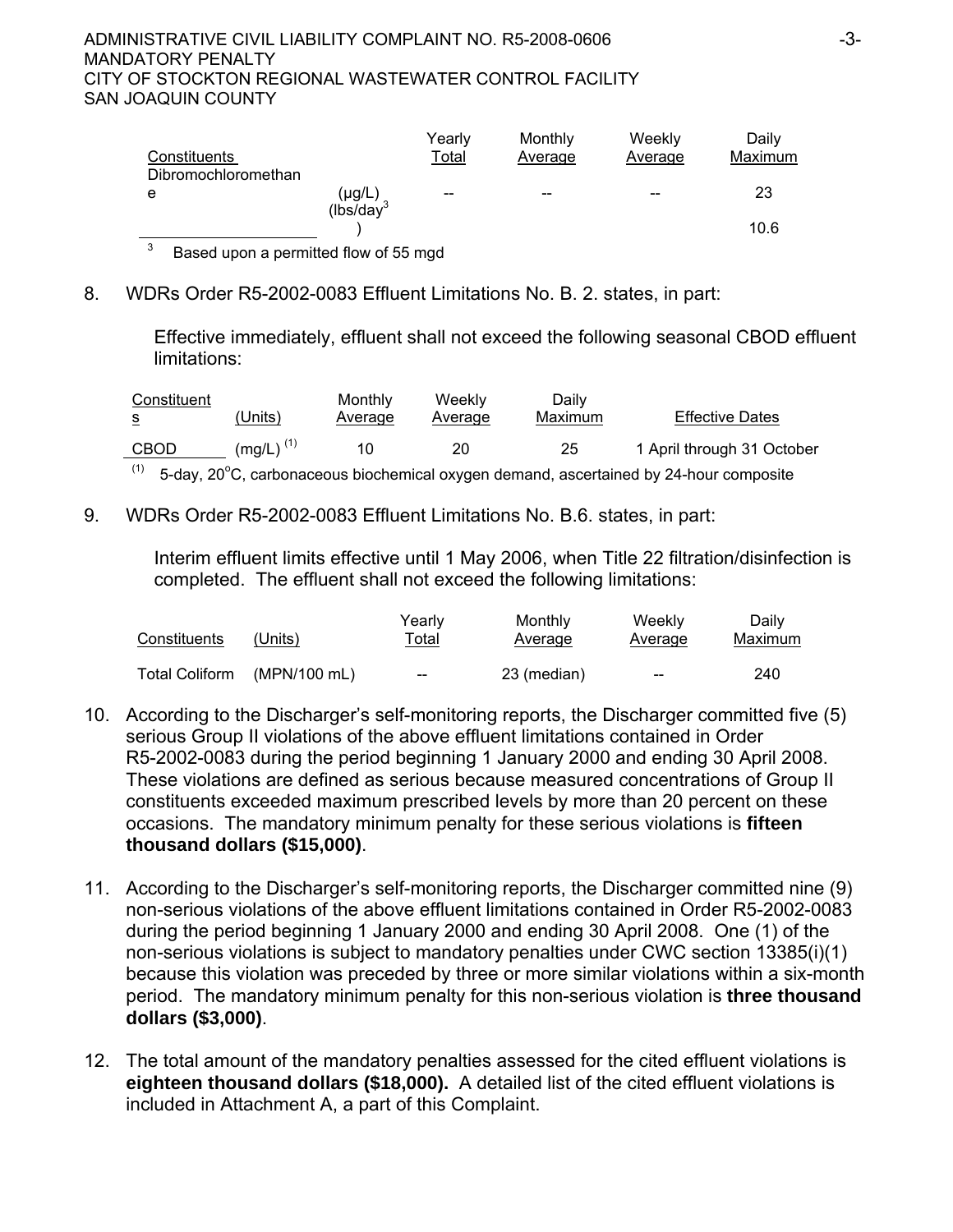ADMINISTRATIVE CIVIL LIABILITY COMPLAINT NO. R5-2008-0606 -4- MANDATORY PENALTY CITY OF STOCKTON REGIONAL WASTEWATER CONTROL FACILITY SAN JOAQUIN COUNTY

13. Issuance of this Administrative Civil Liability Complaint to enforce CWC Division 7, Chapter 5.5 is exempt from the provisions of the California Environmental Quality Act (Pub. Resources Code section 21000 et seq.), in accordance with California Code of Regulations, title 14, section 15321(a)(2).

# **THE CITY OF STOCKTON IS HEREBY GIVEN NOTICE THAT:**

- 1. The Assistant Executive Officer of the Central Valley Water Board proposes that the Discharger be assessed an Administrative Civil Liability in the amount of **eighteen thousand dollars (\$18,000)**.
- 2. A hearing on this matter will be held at the Central Valley Water Board meeting scheduled on **5/6 February 2009**, unless the Discharger does either of the following by **10 December 2008**:
	- a) Waives the hearing by completing the attached form (checking off the box next to item #4) and returning it to the Central Valley Water Board, along with payment for the proposed civil liability of **eighteen thousand dollars (\$18,000)**; or
	- b) Agrees to enter into settlement discussions with the Central Valley Water Board and requests that any hearing on the matter be delayed by signing the enclosed waiver (checking off the box next to item #5) and returning it to the Central Valley Water Board along with either (a) a letter describing the issues to be discussed or (b) a proposal for a Supplemental Environmental Project that meets the criteria of the State Water Board's *Water Quality Enforcement Policy*.
- 3. If a hearing on this matter is held, the Central Valley Water Board will consider whether to affirm, reject, or modify the proposed Administrative Civil Liability, or whether to refer the matter to the Attorney General for recovery of judicial civil liability.

JACK E. DEL CONTE, Assistant Executive Officer

10 November 2008

Attachment A: Record of Violations BLH: 11/04/08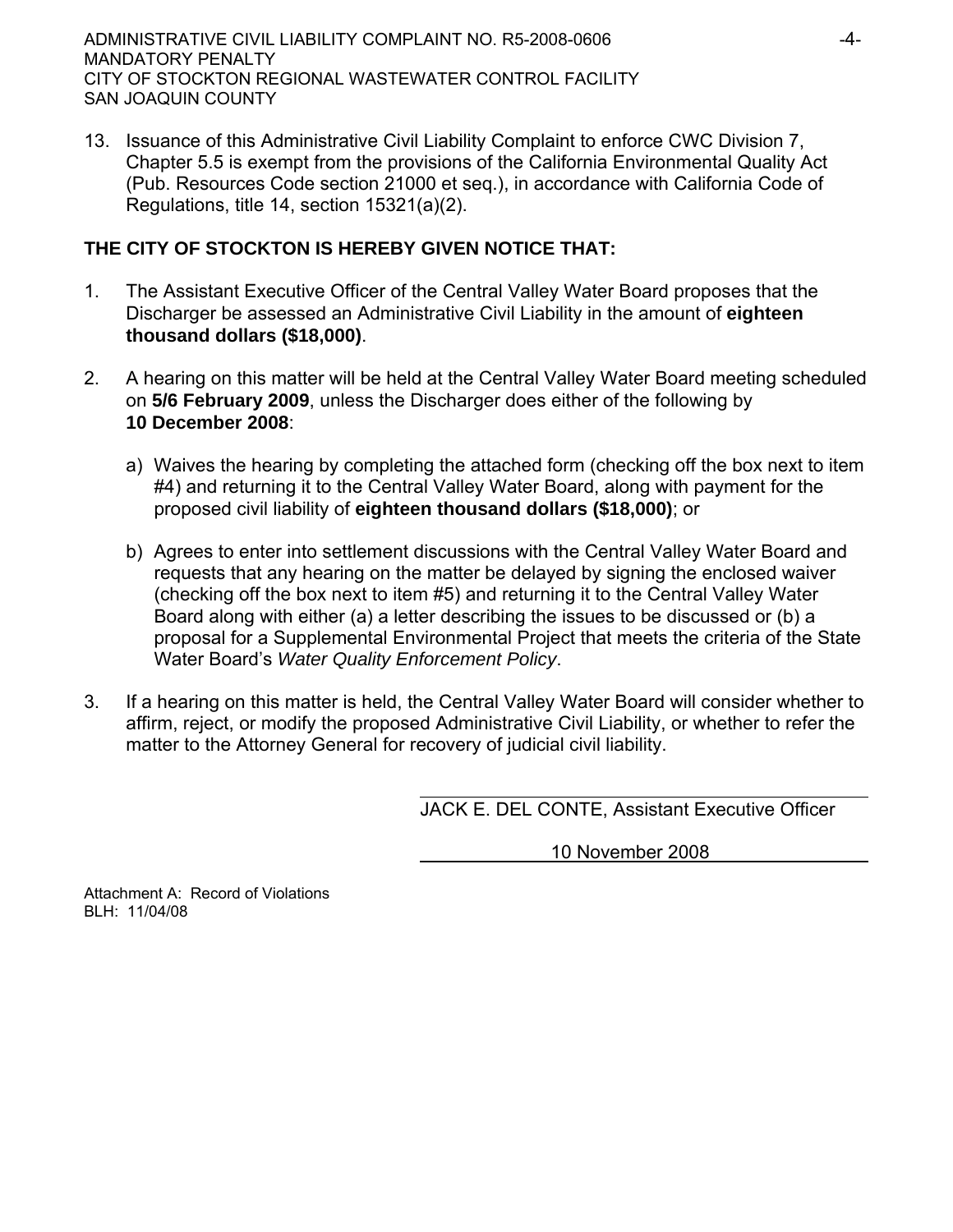### **WAIVER OF 90-DAY HEARING REQUIREMENT FOR ADMINISTRATIVE CIVIL LIABILITY COMPLAINT**

By signing this waiver, I affirm and acknowledge the following:

- 1. I am duly authorized to represent the City of Stockton (hereinafter "Discharger") in connection with Administrative Civil Liability Complaint R5-2008-0606 (hereinafter the "Complaint");
- 2. I am informed that California Water Code section 13323, subdivision (b), states that, "a hearing before the regional board shall be conducted within 90 days after the party has been served" with the Complaint;
- 3. I hereby waive any right the Discharger may have to a hearing before the Central Valley Regional Water Quality Control Board (Central Valley Water Board) within ninety (90) days of service of the Complaint; and
- 4. □ *(Check here if the Discharger will waive the hearing requirement and will pay the fine)* 
	- a. I certify that the Discharger will remit payment for the proposed civil liability in the amount of **eighteen thousand dollars (\$18,000)** by check, which will contain a reference to "ACL Complaint R5 2008-0606" and will be made payable to the "*State Water Pollution Cleanup and Abatement Account*." Payment must be received by the Central Valley Water Board by **10 December 2008** or this matter will be placed on the Central Valley Water Board's agenda for adoption at the **5/6 February 2009** Central Valley Water Board meeting.
	- b. I understand the payment of the above amount constitutes a settlement of the Complaint, and that any settlement will not become final until after the 30-day public notice and comment period mandated by Federal regulations (40 CFR 123.27) expires. Should the Central Valley Water Board receive new information or comments during this comment period, the Central Valley Water Board's Assistant Executive Officer may withdraw the complaint, return payment, and issue a new complaint. New information or comments include those submitted by personnel of the Central Valley Water Board who are not associated with the enforcement team's issuance of the Complaint.
	- c. I understand that payment of the above amount is not a substitute for compliance with applicable laws and that continuing violations of the type alleged in the Complaint may subject the Discharger to further enforcement, including additional civil liability.

*-or-*

- 5. □ *(Check here if the Discharger will waive the 90-day hearing requirement, but will not pay at the current time.*) I certify that the Discharger will promptly engage the Central Valley Water Board staff in discussions to resolve the outstanding violation(s). By checking this box, the Discharger is *not* waiving its right to a hearing on this matter. By checking this box, the Discharger requests that the Central Valley Water Board delay the hearing so that the Discharger and Central Valley Water Board staff can discuss settlement. It remains within the discretion of the Central Valley Water Board to agree to delay the hearing. A hearing on the matter may be held before the Central Valley Water Board if these discussions do not resolve the liability proposed in the Complaint. The Discharger agrees that this hearing may be held after the 90-day period referenced in California Water Code section 13323 has elapsed.
- 6. If a hearing on this matter is held, the Central Valley Water Board will consider whether to issue, reject, or modify the proposed Administrative Civil Liability Order, or whether to refer the matter to the Attorney General for recovery of judicial civil liability. Modification of the proposed Administrative Civil Liability Order may include increasing the dollar amount of the assessed civil liability.

(Print Name and Title)

(Signature)

(Date